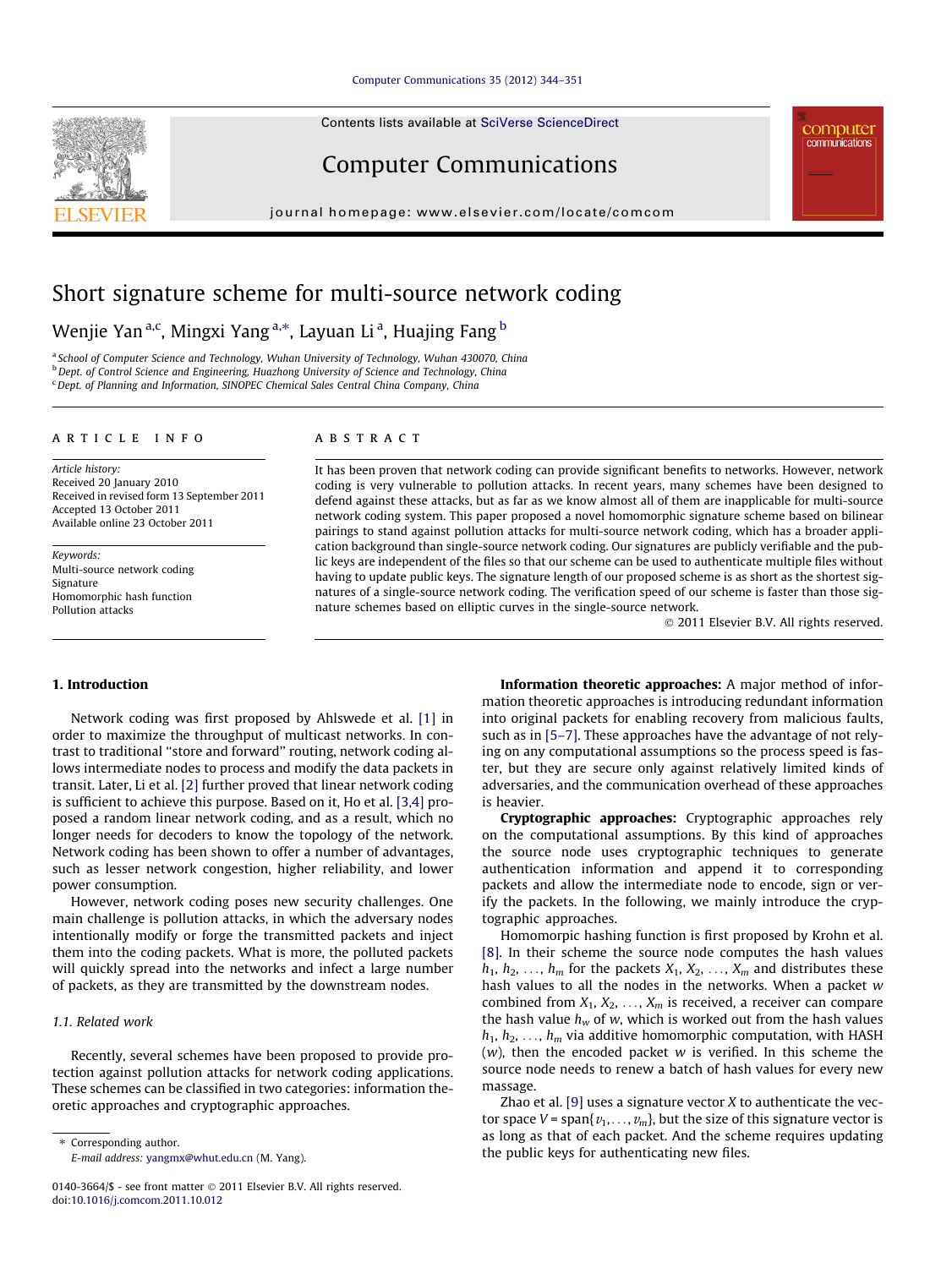Dong et al. [\[10\]](#page--1-0) proposed a scheme which uses time-based checksum to allow the intermediate nodes to authenticate the received packets. However, this scheme requires time synchronization between senders and receivers, which is unpractical. In addition the size of each checksum is twice as long as the size of the packet and the received packet cannot be verified at once until the right checksum arrived. Besides, the checksums are flooded in the networks. This would greatly consume the bandwidth.

All of these schemes in [\[8–10\]](#page--1-0) require the sender to know the entire file in advance, before the authentication information can be computed, so these schemes do not support the transmission of streaming packets, where the sender transmits packets as they are generated rather than buffering them and transmitting them all at once.

Yu et al. [\[11\]](#page--1-0) take advantage of a homomorphic signature function RSA to sign the hash value of packets and append these signatures to corresponding packets so the forwarders can compose the signatures for their encoded packets without knowing the source private key and its downstream nodes can verify the encoded packets with the source public key. One of the drawbacks of this scheme is the signature size is a bit too long and it has to refresh the public keys while to sign a new file in case of being replay attacked. And furthermore, Aaram Yun et al. [\[21\]](#page--1-0) point out that this scheme is in fact not homomorphic.

Charles et al. [\[12\]](#page--1-0) proposed a homomorphic signature scheme which is built on Weil pairing operations [\[13,14\]](#page--1-0) over elliptic curves, but this scheme also need to refresh the public key when used to sign a new file.

Katz and Waters [\[15\]](#page--1-0) proposed also a signature scheme based on bilinear pairing to defend against pollution attacks, in which a file number id was introduced to thwart the replay attacks.

Jiang et al. [\[16\]](#page--1-0) proposed a homomorphic scheme on the elliptic curves. Especially in their scheme, a file identifier  $k$  dynamically updated by a one way hash chain was introduced against the replay attacks. That paper described an efficient method and allowed the forwarders to verify multiple received packets synchronously.

Here we want to point out especially that the above published authentication schemes could only be applicable to single source network coding system, and not for multi-source network coding system which has a broader application background in networks.

In the signature scheme for multi-source network coding system, there are multiple source nodes. Each source has to generate signature with distinct private key so that other source nodes cannot fake it. However in the previous signature schemes for network coding [\[11,12,15,16\],](#page--1-0) these distinct private keys will destroy the homomorphism of the signature algorithms, which means that the intermediate nodes cannot generate a valid homormophic signature for an encoded packet without knowing the source private keys.

The authentication schemes in [\[8–10\]](#page--1-0) cannot be applied in multi-source network coding too, the authentication information generated by a source node can only be used to verify those packets from this single node, while combination of different source packets could not be verified correctly by forwarders.

Recently, Agrawal et al. [\[19\]](#page--1-0) and [\[20\]](#page--1-0) proposed their schemes to defend against pollution attacks in multi-source network coding. Agrawal et al. [\[19\]](#page--1-0) introduced a merge algorithm into their work to generate hthe public keys and signatures at intermediate nodes. Laszlo's work [\[20\]](#page--1-0) is built on bilinear pairing, and the way they sign the packets is similar to Jonathan's [\[15\]](#page--1-0) method. Both [\[19,20\],](#page--1-0) however, have a common drawback that the size of signature grows linearly with the number of the sources. If a packet is mixed by l original packets, then the length of the signature on this packet is l times the signature length in single source network coding. That is unpractical.

#### 1.2. Our contribution

In this paper, we proposed a homomorphic signature scheme based on bilinear pairings to provide protection against pollution attacks for multi-source linear network coding models even when the adversaries can corrupt an arbitrary number of nodes, eavesdrop on all links in networks. Every source node in our scheme has its own distinct private key pair and public key and that our signature scheme will remain its homomorphism. Thus the intermediate nodes in our scheme can authenticate the received encoded packets signed by different source nodes with the corresponding public keys, and can also sign the encoded packets without knowing the various source private keys. In addition, the public keys are independent of the transmitted file, which means our signature scheme supports transmitting multiple files without having to update the public keys.

The signature in our scheme has constant size, which is as short as the shortest signatures of a single-source network (about 160 bits in practical networks). All of these signatures are elements in a single group. Our scheme also supports the transmission of streaming data packets, i.e. each source node need not to know all the packets in advance.

From a computational point of view, we define that there are m source packets, and each packet is a  $(m + n)$ -dimension vector. With signatures size equally short, the verification in our scheme requires only once of pairing computation and  $m + n$  times of point multiplications. In contrast to similar schemes based on bilinear pairings, e.g. [\[12\]](#page--1-0), which require  $m + n + 1$  times of pairing computations, and [\[15,16\]](#page--1-0), which need twice of pairing computations and  $m + n$  times of point multiplications, and so on, our signature scheme is more efficient.

### 1.3. Outline of this paper

The remainder of the paper is organized as follows: Section 2 introduces the system model and threat model; Section [3](#page--1-0) introduces our proposed signature scheme; Section [4](#page--1-0) proves its security; Section [5](#page--1-0) analyzes our scheme's performance; and Section [6](#page--1-0) is the conclusion.

#### 2. Background

#### 2.1. System model

Multi-source network coding is a very rich model which encompasses many communication situations, but our model is only relevant to multiple sources in the networks and the random linear network coding approach, so we give the model as follows.

We model the network similar to [\[12,17\]](#page--1-0) by a directed graph  $G_d = (E, V)$ , where E is a set of links and V is a set of vertices in the network. We assume that there are  $m$  source nodes S =  $(s_1, s_2, \ldots, s_m) \subset V$ in the network, each source wants to send a file to a set of destination nodes  $T \subset V$  and each destination node wants to receive all m source files, we suppose that each source file is a vector of dimension *n*, thus the source file from source  $s_i$  can be considered as:  $\overline{X}_i = (\bar{x}_{i1}, \ldots, \bar{x}_{in}),$  before outputting this file, source  $s_i$  augments its  $\overline{X}_i$  by appending an original coding vector to create  $X_i$  as follows:

$$
X_i=\left(\bar x_{i_1},\ldots,\bar x_{in},\underbrace{\overbrace{0,\ldots,0}^{m},1,0,\ldots,0}_{i-1}\right)=(x_{i1},\ldots,x_{i,m+n})\in F_q^{m+n},
$$

where  $F$  is a finite field, prime  $q$  is a pre-determined security param-

eter and vector  $\underbrace{0,\ldots,0}_{i-1},\overbrace{1,0,\ldots,0}^{m}$  can be considered as the identifier